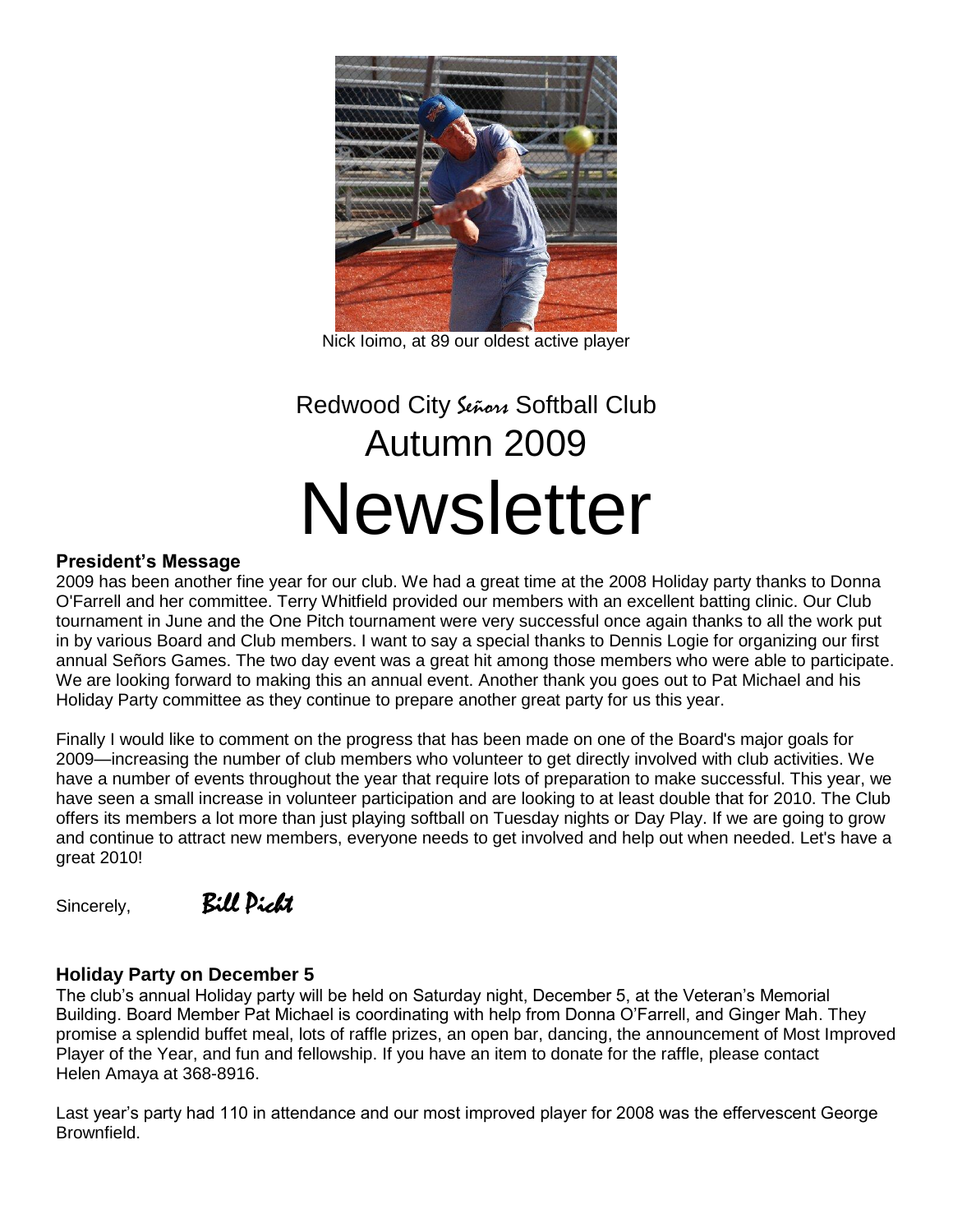# **Annual Meeting**

The annual meeting of the club will be at the Senior Center on January 4, 2010. At that time, election of officers will take place, board members will be elected, and other agenda business items will be addressed. Every member is welcome to attend.

# **Saturday League Begins November 21**

This year's Saturday League will begin on November 21, with 7 teams. It will begin at Hawes Park, but Hawes is scheduled to be renovated in late December, and the league will move to San Carlos to complete the season. All games are double-headers beginning at 9:00, 11:30, and 2:00. There is often room for walk-ons to play each Saturday for teams missing players that day. All members of teams, and walk-ons, must be members of the Señors. Bruce Barnes is this year's commissioner of this league that will end February 13.

#### **Tuesday Night Winter League**

The Tuesday night Winter League began in September. Debbie Coyne is serving as the commissioner and the league plays in the evening at Hawes Park until the renovation. The league ends in February.

# **Deadline for Dues Is December 31**

Just a reminder that dues can be paid at any time for the full year of 2010. New members after October 1 who pay their dues for 2009 through the end of the year will also be covered for 2010! What a bargain! Why not think of someone you can bring along to join the Señors? Please note that after January 1, only paid up members will be able to participate in open play, a league, or be part of a subsidized team for tournament play. We are also interested in updates on address, phone, and e-mail information to keep our large and growing roster current.

#### **What Your Dues Cover**

Annual dues are still \$35.00 for the entire year to be a member of the Redwood City Señors Softball Club. What do these dues cover? A variety of things: first of all, the opportunity for athletic activity to keep us sprightly; new softballs every day for open play about 140 times a year; liability insurance for members while playing; support for club sponsored teams in their tournament play; costs for hosting the annual Redwood City Tournament and the July Fourth One-Pitch Tournament and picnic; subsidizing a Holiday Party; and more. What a bargain!

# **Information: Rain Line and New Web Site**

If you are concerned about field conditions, location of open play, rain conditions at tournaments out of the area, and many other items, the club has an info line at

650-363-1140. It's accessible 24-hours a day. Check there first for information. The club also has a new web site at www.seniorsoftball.us.

# **Tournament Results For Sponsored Teams**

As another tournament season draws to a close, we had eight club-sponsored teams participating throughout northern California and in other states. Our sponsorship involves paying ASA registration, liability insurance, \$400 supplement toward tournament fees, and free entry in our own Redwood City Tournament. In a positive 2009 season, all teams won at least one tournament! Congratulations.

The most successful team was our State Roofing Royals 70 team which won 4 tournaments and ranked 78, was the third-highest ranked 70s team and had a 61% winning percentage in games. They were also the most active team with 16 tournaments entered and won the NCSSA Championship in August.

The Redwood City Bay Supporters was our highest ranked team at 33, and they won 1 tournament out of 9 entered and won 41% of their tournament games.

The Redwood City Cardinals had a relatively high ranking of 72 and won two tournaments. They also had the best winning percentage with 62% of their games won in their 8 tournaments.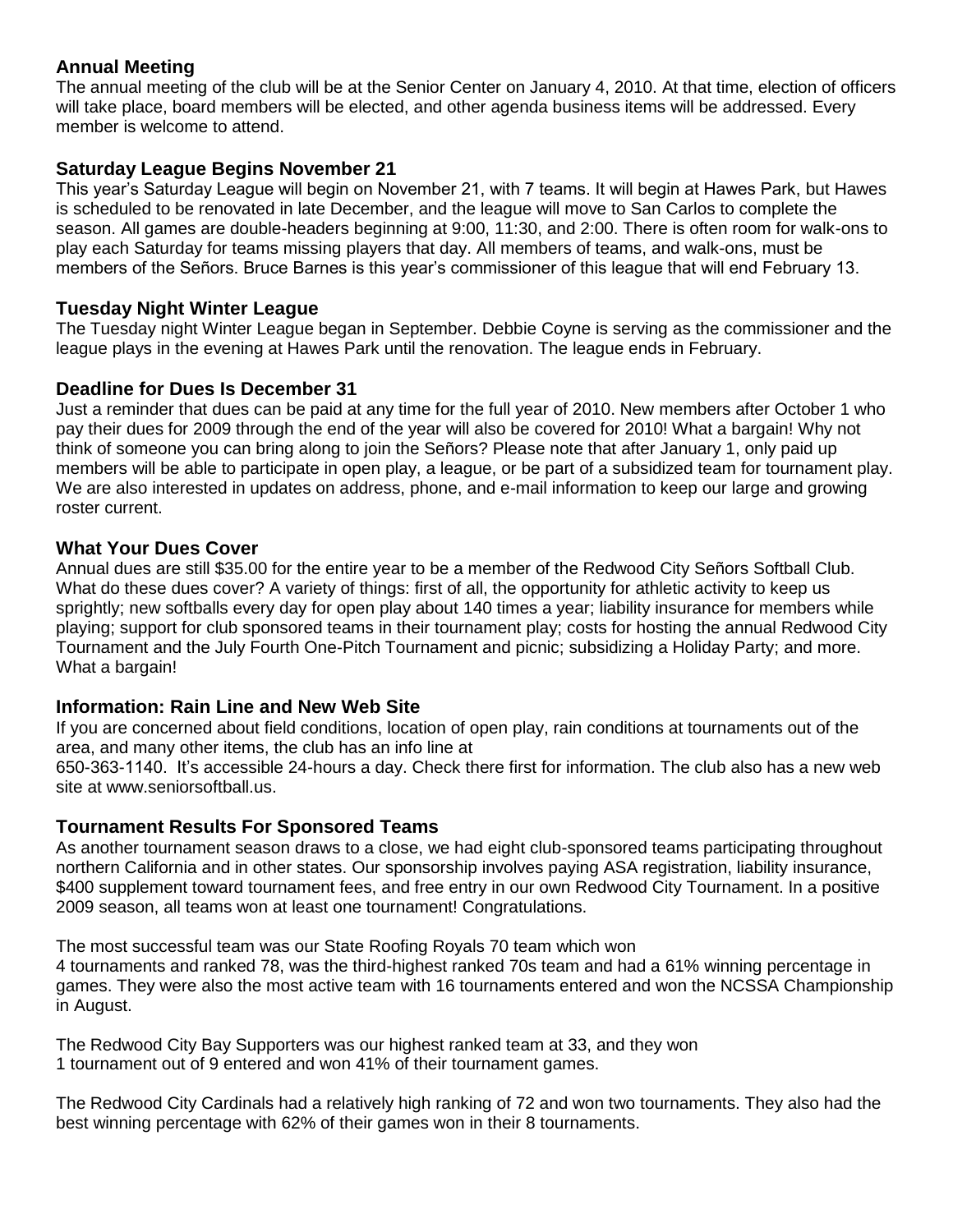The Redwood City Chiefs 70s, ranked 90, was very active with 13 tournaments. Their overall game wins were just over .500, but they won gold in two tournaments.

The State Roofing Royals 65 team won 58% percent of their games in 10 tournaments, which resulted in two tournament championships and a 69 ranking.

The Redwood City Chiefs 75s entered an amazing 15 tournaments, winning two, and ending up winning 46% of their games and ranked 104. They also won the gold watch at the NCSSA Championship in August.

The newly formed Redwood City Five 0's, ranked 46, won one tournament out of 5 entered in their initial year. They won at a 38% rate.

Our second new team was the Redwood City Blues who also won a tournament of the 6 they entered and were ranked 106 with a games winning percentage of 43%

#### **2010 Tournament Dates**

For those of you who like to plan ahead, our annual Redwood City Tournament for teams throughout California will be held on June 19/20, 2010. Our One-Pitch Tournament will be on Monday, July 5, 2010.

#### **Club Tournament a Success**

The Redwood City Tournament in June was completely filled with 24 teams playing, and two turned away because brackets were full. George Stallos was the Tournament Director and there were many compliments on the well-run tourney, the all-weather fields, the excellent umpires, the beautiful weather and the awards.

#### **One Pitch Tournament**

The annual Fourth of July One-Pitch Tournament and picnic was a rousing success with 8 teams with 112 players participating and a large crowd of 170 fans present on this holiday occasion. Teams were balanced for skills and age, with each team pitching to itself. Play was followed by the traditional BBQ picnic.

Jack Hoover's *Hawks* won first place in the National League Oldsters division, followed by Warren Goodnow's *Badgers* and third was Glenn Kovas's fighting*Woodchucks*. Glenn noted that if only his woodchucks had chucked slightly more wood, which Glenn knew they could, they would and should have been victorious.

In the American League Youngsters games, the Carl Woodruff *Woodies* were undefeated and won over Ric Ferras's *Manlymen* and John Leland's battling *Razorbacks* where the *Manlymen* won second in the last inning. Kevin Coyne's *Titans* and Mike Maguire's *49ers* also competed.

Two special players participated in the July 4 Tournament. Larry Shavel, 88 years old, was the honorary first batsman to kick off the tournament. Tom Dower, 90 years old, and the club's oldest member, also played, not only batting, but in the field along with "protector" Tim Goode.

# **July 4 Fireworks**

At the annual one-pitch tournament, Joe Kirby was jumping and dodging sizzling line drives up the middle from his own team! Eventually his luck ran out and he was drilled. He was later observed eating his post game meal standing up and he requested that witnesses reassure his wife that his buttocks tattoo was only temporary.

# **Hall of Fame**

The club is proud to announce that two more of its members, Bob Strand and Noel Lanctot, are joining Jack Hoover and Dean Perkins in the Northern California Senior Softball Association Hall of Fame.

Bob, "Mr. Tomahawk" Strand is known for his batting prowess, especially on high pitches, but he was voted into the Hall for his long-serving role as webmaster of the outstanding NCSSA website at www.ncssa.info and his development of player search engines, tournament distance calculators and many other innovations.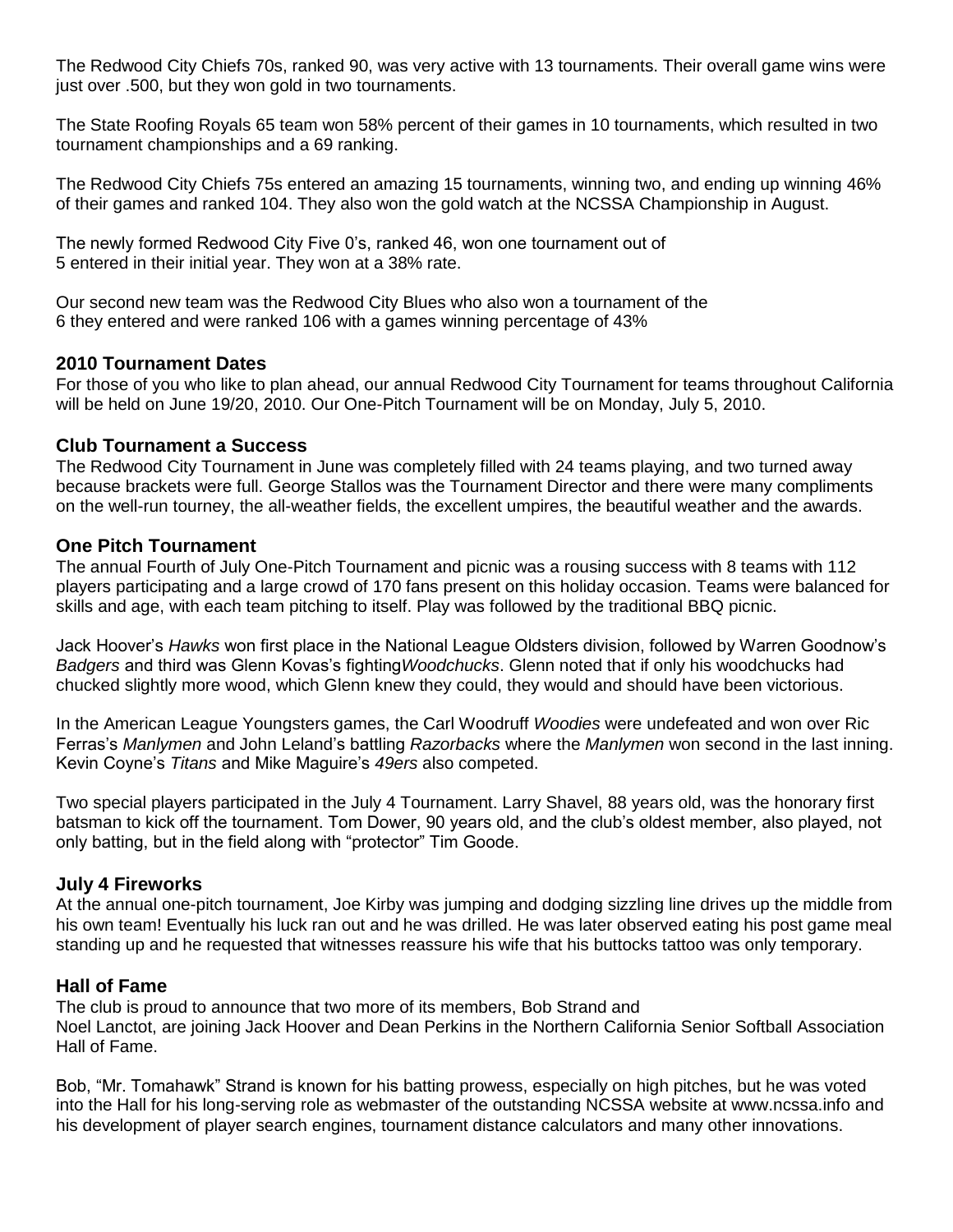Noel Lanctot has been a regional representative to NCSSA for years, served often as secretary, and is a feared hitter and member of the National Senior Softball Hall of Fame.

#### **We Remember**

In 2008/09, we lost one club member, Pete Moore from Vancouver, Canada, who passed away on December 17, 2008, at age 63. Pete was a photographer and world traveler, and enlivened our conversation when he traveled down to play with us in Redwood City.

Stew Holt, in his 80s, passed away in Oregon back in 2007, moving there some years ago.

#### **Tuesday Night Summer League**

This summer's Tuesday night league was an active and competitive one. Thanks to Debbie Coyne and Bill Picht for serving as commissioners of this league.

# **Señors to Cuba**

Initiated by John Gordon, many of our club members traveled to Cuba last November to play softball against Cuban teams in a friendly series. They were met by Hurricane Paloma! and a Cuban senior team a bit unclear on the rules (such as sliding into home and taking out catcher Bill Beshore, putting him on the injured list for three months. Bill notes he was out!). Combined with sightseeing there, and in the Caribbean, it was a grand trip. As a good will gesture, the team took 250 items, weighing 225 pounds of donated sports equipment to give to Cuban players and younger players. The equipment was received gratefully by teary-eyed Cubans.

#### **New Officers**

At the annual meeting, Bill Picht was elected as the new president of the club;

Dennis Logie as vice president; Bob Cushman as treasurer; and Dave Reck as recording secretary. Other board members are Debbie Coyne, Al Davis, Joe Kirby, Glenn Kovas, and Pat Michael. Donna O'Farrell is appointed membership secretary

#### **Club Hats Still Available**

Day Commissioner Glenn Kovas still has some club baseball hats with the latest design available for sale. If you would like one, they are \$8.00. Glenn is present Tuesdays, Wednesdays, and Thursdays at day play.

# **See's Candy**

Brenda Guzman has registered the club with See's Candy for the "quantity discount" program for the Christmas Season. The catalog and order forms will be available on the Señors web site.

# **San Bruno Competition**

In the interests of fostering senior softball, the Señors have been playing home and away competitions against a team from San Bruno. Ron Albrecht is putting the teams together.

# **Trip To the San Jose Giants**

Our annual Baseball and BBQ night to see the San Jose Giants play on June 4, was the best attended ever. We had 50 members and families present for the event, organized by Glenn Kovas. Great food, lively game (although the Giants lost), and we watched the S.F. Giants' rookie star, Buster Posey as a DH.

One of the highlights was that a designated batter on the visiting Bakersfield team was the Beer Batter. If he struck out, beer was half price for 15 minutes. He struck out swinging the first time to a rousing cheer. He struck out three innings later to even a louder cheer. In the seventh, when it was a bit late to offer half-price beer, the stadium offered half-price Martinelli's Apple Juice—and he struck out again!

Great night of fun, laughter, and sports. Surprisingly, only Rich Simonson brought his glove to catch the foul balls, but since we got premier seats behind home plate, no foul came within reach.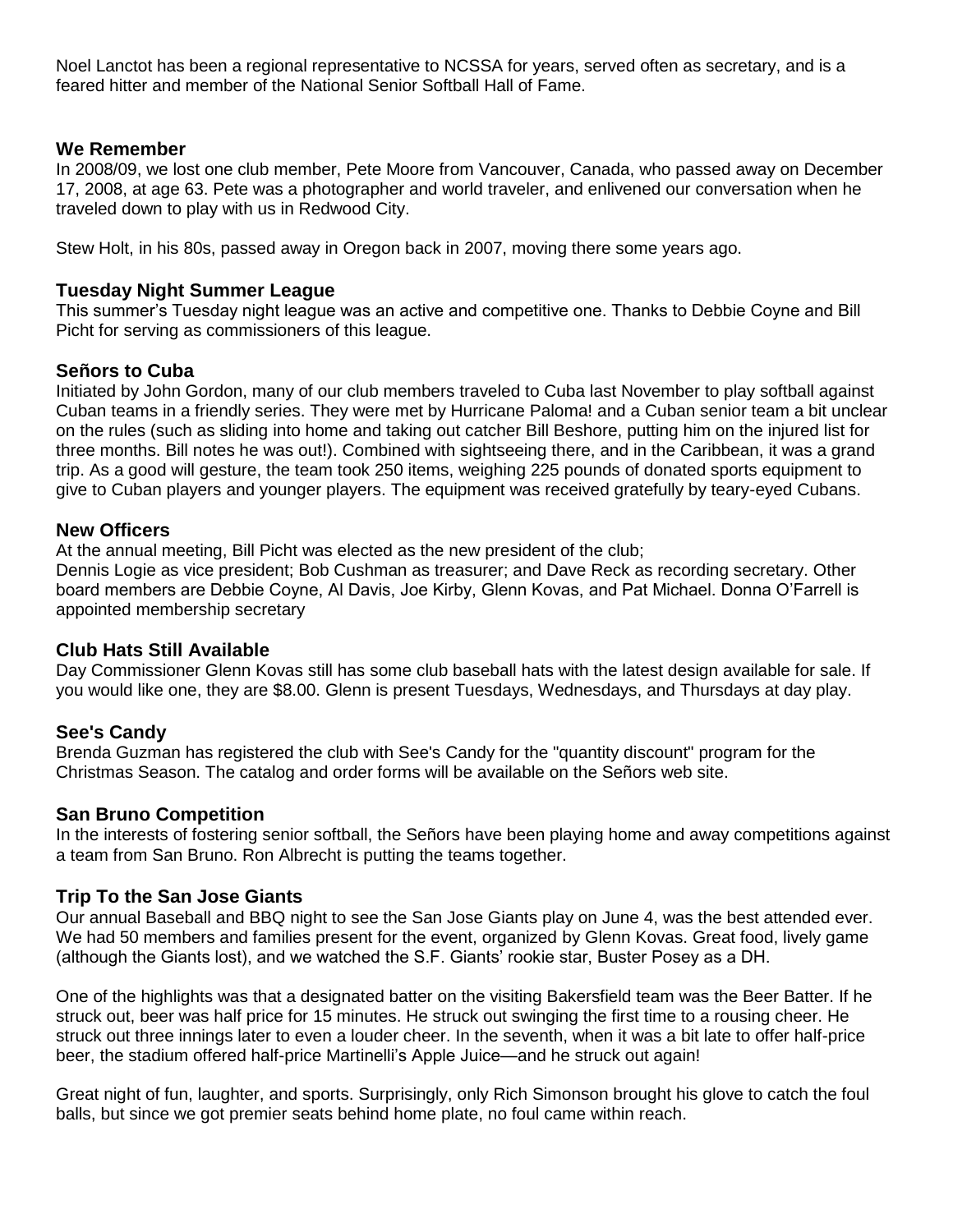# **True Story?**

An unnamed older member of the Club was driving down El Camino when he saw the flash of a traffic camera. He figured that his picture had been taken for exceeding the limit. But...how could that be? He did not think he was speeding.

Just to be sure, he went around the block and passed the same spot, driving more slowly, but again the camera flashed. Next time, he drove even slower. But, as he passed the corner again, the traffic camera again flashed.

Being a thorough and methodical tournament player by training and experience, he tried a fourth time, but got the same result. He did this a fifth time when the camera flashed as he rolled past, this time at a snail's pace.

Two weeks later, he got five tickets in the mail for driving without wearing a seat belt!

*1st Annual* 

# Señors Games

October 1 & 8, 2009

The first annual Señors Games, suggested by Rich Simonson, began on October 1 and ended on October 8. It was an illuminating time as many athletes were heralded in this exhibition of softball skills.

# **Hit For Distance**

Angelo Rizzato was the winner of the 50s, closely followed by Bob Ligh and Rocco Stagnaro. Joe Kirby with three towering blasts (two of them over the fence and his longest to deep center field) was a narrow winner over Jim Pierce in the 60-64s, with Richard Foley taking third and hitting the ball the farthest on the roll. Joe Cunningham, nearly 70, dominated the 65-69 bracket, and was the only other batter in the event to hit one over the fence, while a second struck the fence. Bob Beckstrom was second and Jerry Marsh a surprising third (since most people thought Jerry only hits placement balls). In the 70-74s, Bill Guzules, all the way from San Jose, was the winner over Don Jones and Jim Theisen. In the over 75 group, Morris Hosoda sent a blast to deep left field to take first over Paul Amaya and Ken Smith at second and third. In the women's bracket, Brenda Guzman was the winner and Jyi Lampley came in second.

# **Hit For Accuracy**

This event was made a bit more difficult because our pitching machine,

Old Sparky, had trouble sending every ball consistently over the plate and you might get an inside pitch to hit to the opposite field! Surprisingly, the best scores overall were from the older hitters! Phil Scatena won the 50s with 2 out of 5 hit to the correct fields. In the 60-64s, Richard Foley hit 4 out of 5, and only

Barry Lewis came close with 3 out of 5. In the 65-69s, Pat Michael showed off his acknowledged prowess with 4 out of 5, and Jerry Marsh and Bob Strand came closest with 3 of 5 (and we saw the first contestant with a 0 for 5 result!). In the 70-74, we had the first athlete with a perfect score, Jim Theisen, with 5 for 5.

It was a necessary effort since both Bob Cushman and Buddy Hollinger were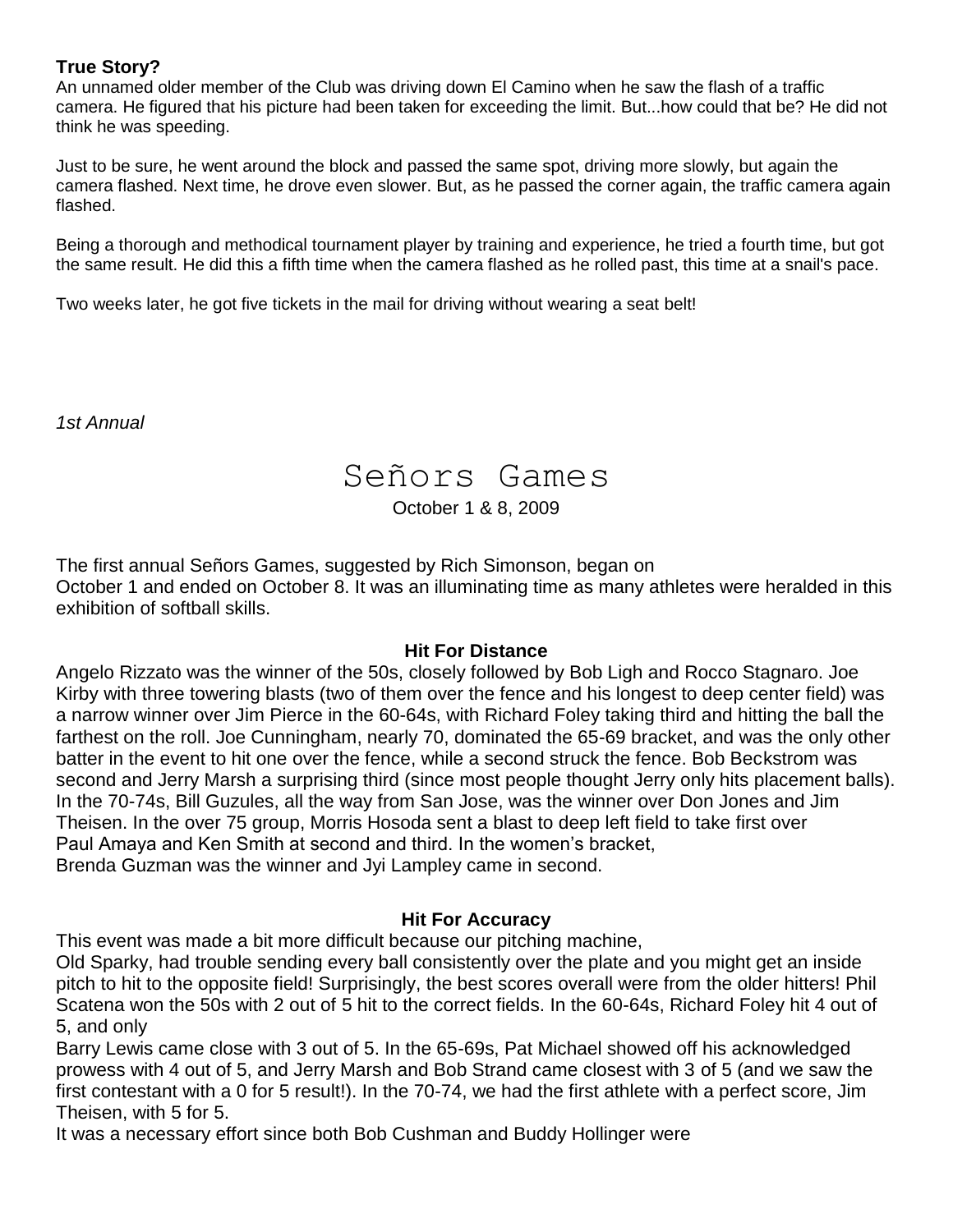4 of 5—winning scores in other brackets. In the 75 & older group, Morris Hosoda and George Payne tied for first with 2 for 5. And in the women's division,

Brenda Guzman wowed the crowd with her perfect 5 for 5.

# **Fly Ball Catching**

There were many excellent performances in catching fly balls on the run. In the 50s, Bob Mar and Rich Wachter tied with a perfect 6 for 6 performance. In the 60-64s, John Gordon, Jim Pierce, Harry Smith, and Hiroshi Tarumi all tied with

6 for 6 performances (we'll have to make it more difficult next year). In the

65-69s, Jerry Marsh, Rich Simonson, and Bob Strand all tied with unsurpassed

6 for 6 scores. They won't have anyone run the bases for Strand again after this performance. Roger Severin, battling the gout, was in the running until missing the last fly ball. In the 70-74s, Bill Beshore, Bob Cushman, and Tim Goode all had the same 6 for 6 scores, although the edge was given to Goode who made a running, falling, rolling catch and gained spectator applause for style points. In the 75 & over division, ageless players Paul Amaya and Joe Bozzuto won with their perfect 6 for 6 performances. Brenda Guzman went 6 for 6 in the women's division, and Jyi Lampley improved each try from a complete miss to a running catch.

# **Ground Ball Fielding**

We had to make this event more difficult, first with a running attempt and then by cranking up the pitching machine to the max. In the 50s, Tony Correia and

Rocco Stagnaro tied for first with perfect scores, with Angelo Rizzato coming in third. In the 60-64s there was a 5 way tie with perfect scores, and it took 3 rounds of increasing distance and ball speed to determine the winners: Hiroshi Tarumi and John Hopkirk tied for first with 11 for 12, and Jim Pierce came in third. Howard Patridge, the old third baseman, won the 65-69s, and Bob Stand came in second. Among the 70-74s we had another tie with perfect scores, this time with three fielders, and the tie breaker resulted in Bob Cushman and Dave Reck remaining perfect to tie for first, with Bill Beshore third. Competition was equally intense in the over 75 division, with Paul Amaya and Joe Bozzuto tying for first with perfect scores, and Richard St. Denny at third. The women's was a narrow competition with Jyi Lampley winning first by one catch over Donna O'Farrell.

# **Home To First**

The running races helped establish who really IS the fastest, although a few speed demons had to miss the competition. The 50s was a tight race with

Rich Wachter at 3.7 seconds narrowly edging Bob Mar at 3.8. In the 60-64s, John Gordon edged out John Hopkirk, 4.0 to 4.1. In the next bracket, in another nail biter, Bob Beckstrom reached first in 3.7 to Rich Simonson's 3.8, with

Dave Arrigoni at 4.1 for third. The largest group was the 70-74s, where

Don Nebiolini came in first with a sizzling 3.9, closely followed by Bill Guzules and Dave Reck tied for second at 4.0. Do you realize all three of these greyhounds are on the same tournament team?! In the women's event,

Ginger Mah won with a 5.4, and in an exhibition in the 75+, Richard St. Denny ran a 5.0.

# **Home To Home**

In the 50s, it was Tony Correia with a 13.4 around all four bases for first,

Bob Mar second at 13.7 and Bob Ligh at 14.4 seconds. In the next group,

Ken Graham took home the gold with a 13.9, followed by John Hopkirk at 14.6 and John Gordon at 15.2 for the 60-64s. In the 65-69s, Bob Beckstrom won again with 13.4, tied for he fastest run of the day in all age groups, followed by Rich Simonson at 14.0 and Dave Arrigoni at 15.9. The 70-74s were led by